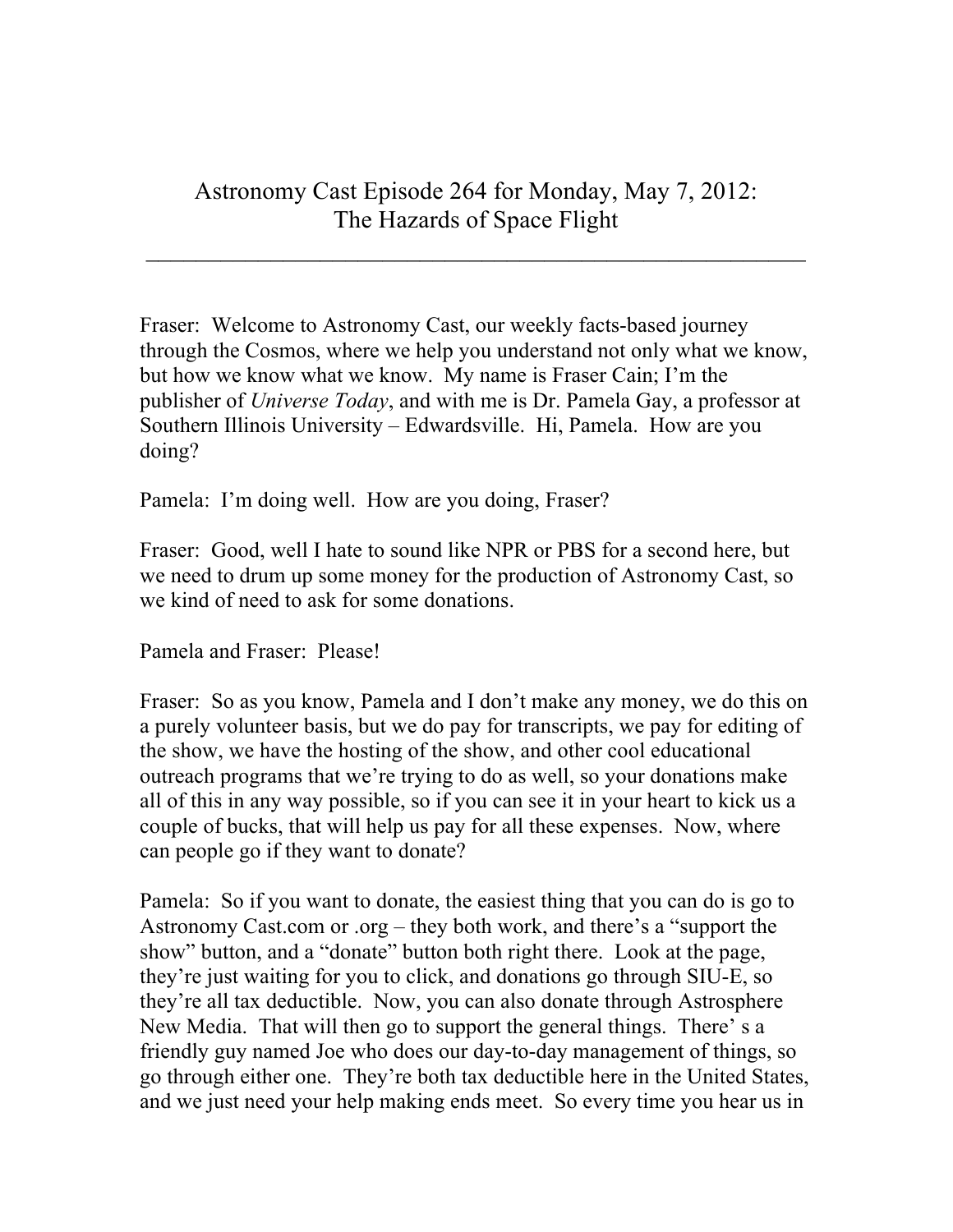these live recordings, apologize to Preston…well, we need to feed Preston, so please help us feed Preston. We like Preston.

Fraser: Perfect. And once again, we're recording this episode of Astronomy Cast as a Google Plus hang-out, so if you ever want to join us and watch us record the show live, we do this every Monday at noon (although we're a little late today, but Mondays at noon) on Google Plus. And so if you circle me, circle Pamela, you can see when we're recording the show, and that is on Google Plus, and you're…we stick around, we answer questions from the fans, and it's a lot of fun, so if you ever want to take your love of Astronomy Cast to the next notch, come watch us record live – totally free. Alright, cool! Let's get on with the show, then.

## [advertisement]

Fraser: So we hold all these romantic notions about humans exploring the Solar System and turning humanity into a true space-faring race, but the cold hard reality is that space, really the entire Universe, is trying to kill you. Any humans venturing out into space will face all kinds of hazards. Only death will be certain.

## Pamela: Yes.

Fraser: So this is this constant argument that people always have: Should we send humans? Should we send robots? The robot camp has some really persuasive arguments about the fact that robots should go.

Pamela: Yeah, robots… you don't need to feed them, you don't need to water them, you don't have to oxygenate them…you have to keep them kind of warm, but really, they're OK with being somewhat frozen now and then.

Fraser: So let's take a look at if we take a human being, we try to put him out in space, how will they die? And then, what are the ways that we could…

Pamela: [laughing] Oh, that's such a broad question! So, I mean, just the entire process is possibility of death after possibility of death. So you start off with you're on the launch pad, you're getting ready to take off, and your rocket can explode. Now, that could also do bad things to a robot, but that's the first hazard that you have to deal with is just getting off the ground.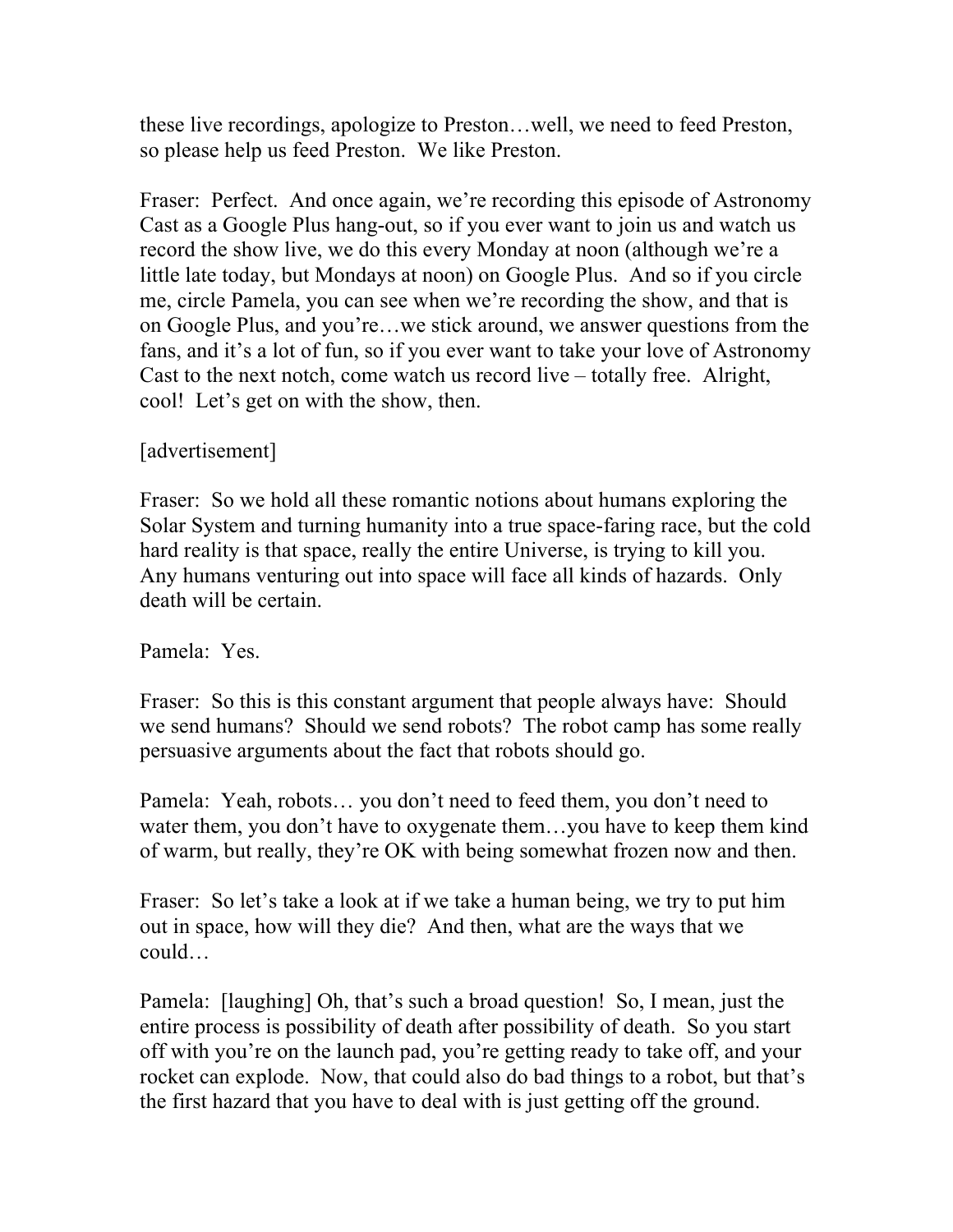Fraser: And this isn't a theoretical problem; I mean, rockets explode all the time.

Pamela: Yeah, this happens. This is a reality.

Fraser: In fact, every new space program is mostly just, you know, exploding rocket after exploding rocket.

Pamela: Well SpaceX did kind of better than the rest.

Fraser: They didn't blow any rockets up?

Pamela: They had an engine malfunction while they were testing an engine, but so far they're doing pretty good. They're not in the whole collapsing multi stages onto the launch pad…

Fraser: Did you see the one where the rocket takes off for a second, and then just kind of collapses, and it's just like a tube filled with liquid that explodes?

Pamela: The early rocket days were not good. So the first issue is you have to get off the launch pad. Once you make it off the launch pad then you have to survive the…every different type of rocket has stages that are combined in different ways. With the space shuttle you had to survive the separation of the SRBs, the separation of the external tank, now you have to worry about the different stages coming off. You get through all of that, now you're in space where there's no air, where it's either way too cold or way too hot, pick how you want to die – fire or ice are both available depending on which side of the planet you're on. So once you make it into space, you're dealing with the fire and ice reality of which side of the planet are you on. Are you in shadow, where it's way too cold? Are you on the sunny side where it's way too hot? So you now need thermal protection, you need oxygen, you need something to scrub the carbon dioxide out of the air that you're exhaling...

Fraser: So let's deal with those. I think you also, as it relates to the launch risks, you've also got the landing risks with more physical things that could kill you. And as we've seen…we've seen one space shuttle detonate on launch, and we've seen one space shuttle come apart on landing.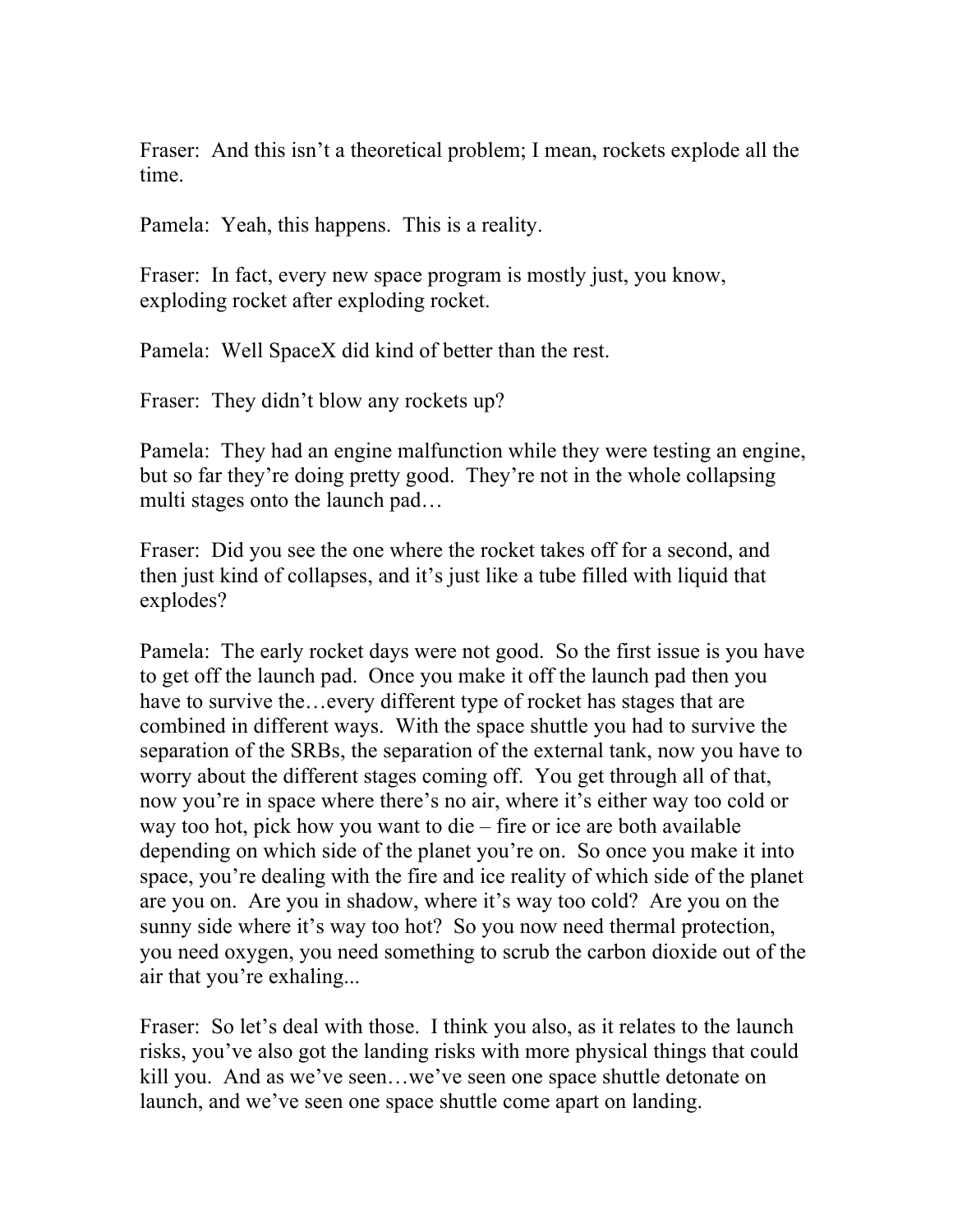Pamela: And there's been a number of capsules over the years that have been lost at various stages. Nowadays, we actually have a new hazard of what if your parachutes don't deploy. So every skydivers worst nightmare now becomes every space capsule flying astronaut's worst nightmare as well. The Russians tend to land on land; we, at least, tend to land on water, which allows you the chance to simply become a dead, smushed bug bouncing around inside of your capsule. It's…either way, if you hit water at a high enough velocity, you're still…the sudden deceleration is going to do really bad things to you.

Fraser: Well, let's start with temperature, then. You mentioned a bunch of things, so lets start with temperature. How cold is space?

Pamela: It depends on…so if you're in shadow, it can get down to just a handful, single-digits of degrees Kelvin, so you're starting to hit temperatures where volatiles, oxygen, carbon dioxide all become ice. Vacuum space means they tend to become sublimated as well, so it's nonethe-less, it's a bad place to be, so if you expose human flesh to this, it's going to freeze. That's bad. Now, at the same time, it will be many hundred degrees on the sun side, so you're going from frozen to boiling water just by changing what side of the planet you're on.

Fraser: And so, it's not just having to give yourself the level of insulation that's required that you can keep yourself warm enough in the frigid temperatures of space. You've got to be able to oscillate between those two temperatures: first super cold, then super hot, back again… So how do they deal with that?

Pamela: Well, the best way to deal with it is you simply make it a giant, perfect, insulated container because if you have a very well-insulated container, it's going to keep the contents of the container at a constant temperature. So here, you simply do the multiple layers of vacuum so that you don't end up with temperature transferring in between. For spacecraft that works; for astronauts' spacesuits, you simply do multiple layers that will either reflect off the heat or simply not transfer the cold through, and then human beings are pretty good at heating up the inside of their spacesuit, so we actually have to cool off human beings inside of spacesuits, and warm up human beings inside of spacecraft.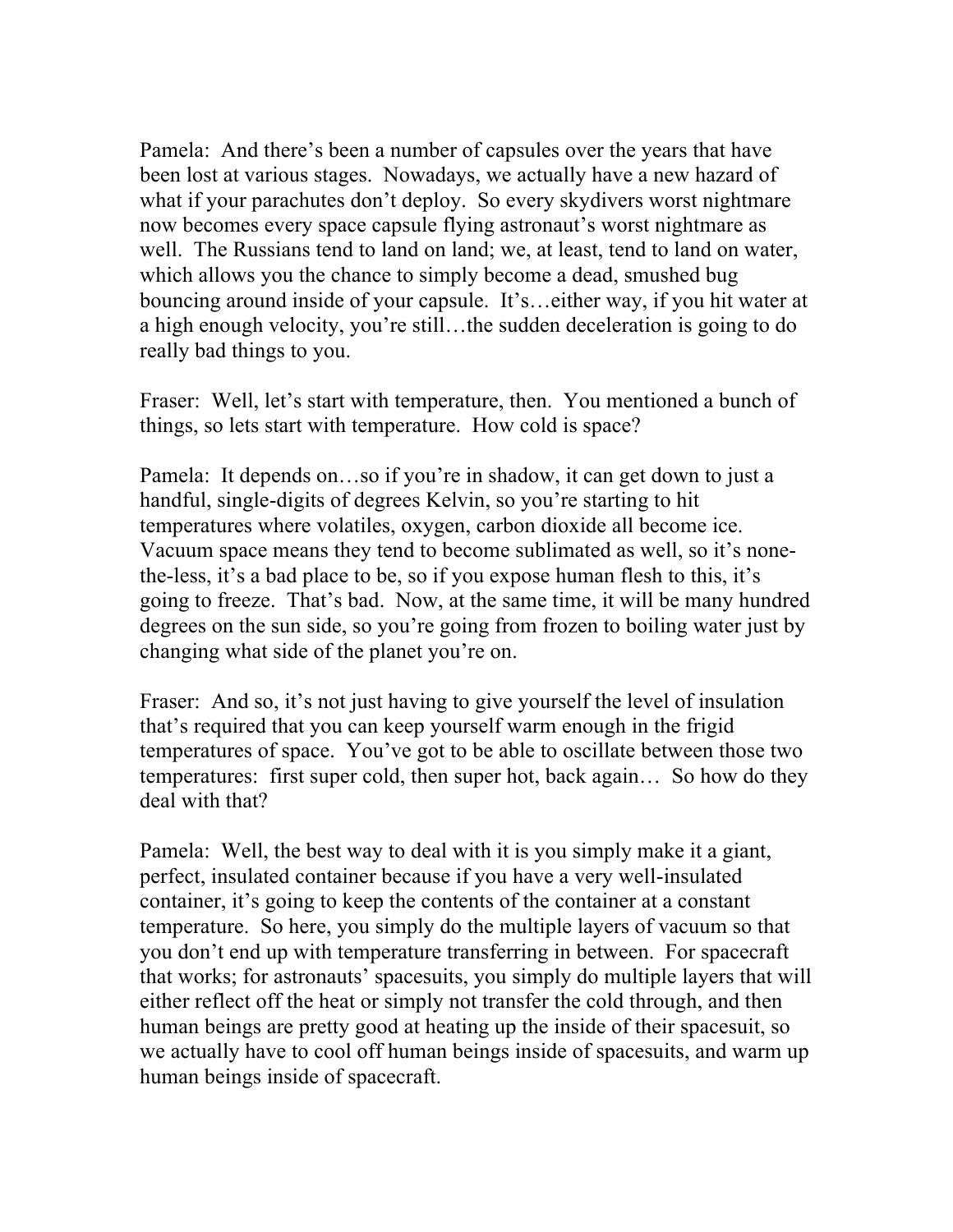Fraser: Right, but even if you're in the cold, do you still need to be warmed up? Or do you need to be cooled off?

Pamela: If it's a really well-insulated spacesuit, the heat that you're generating is going to get trapped inside the spacesuit and not radiated out into space, so it's generally enough to do all of the insulation to protect the outside temperatures from migrating in, and then cool off the astronaut on the inside.

Fraser: Right. OK, so we've got... definitely your rocket's going to blow up. If your rocket doesn't blow up, then you're going to freeze solid in the vacuum…or the cold of space, and I just about said the next one, which is the vacuum, right, the fact that there's no air there.

Pamela: Right. Right, so yeah, lack of air is a serious problem as well. Human beings kind of like to respirate; we require oxygen in order to keep our systems functioning, and if you expose a human being to the vacuum of space, the first thing that's going to happen is they're going to get all bruised up, the blood vessels in the eyes are going to rupture over time…yeah, it's just a bad thing, and then at the same time, you're not getting oxygen into your lungs.

Fraser: Well, let's deal with those separately, though, because I mean, I think we as, I guess, like fish at the same time, fish don't think about the water that they're swimming in. We don't really think about the air that we're swimming in, but we evolved to deal with one atmosphere's worth of pressure pushing on our bodies at all times, and without that pressure, as you say, you just discover a bunch of nasty things.

Pamela: Right. Right, so here in the surface of the Earth, we constantly have this pressure bearing down on our skin. We call it "one atmosphere." It's the equivalent of 10,000 newtons per square meter -- sorry, 100,000 newtons per square meter of force. So a newton is the amount of force required to lift a kilogram rock, so if you think about the force needed to lift that kilogram rock, there's 10,000 times that pushing on every square meter of your skin. Now, a square meter is a whole lot, but still that's a whole lot of force that's holding our large pocket of water that is our body together. Now, our body is pushing back, so there's this equilibrium where we're pushing out the same way it's pushing in like a balloon in equilibrium. You remove the air that's pushing on us, and our blood starts trying to get out of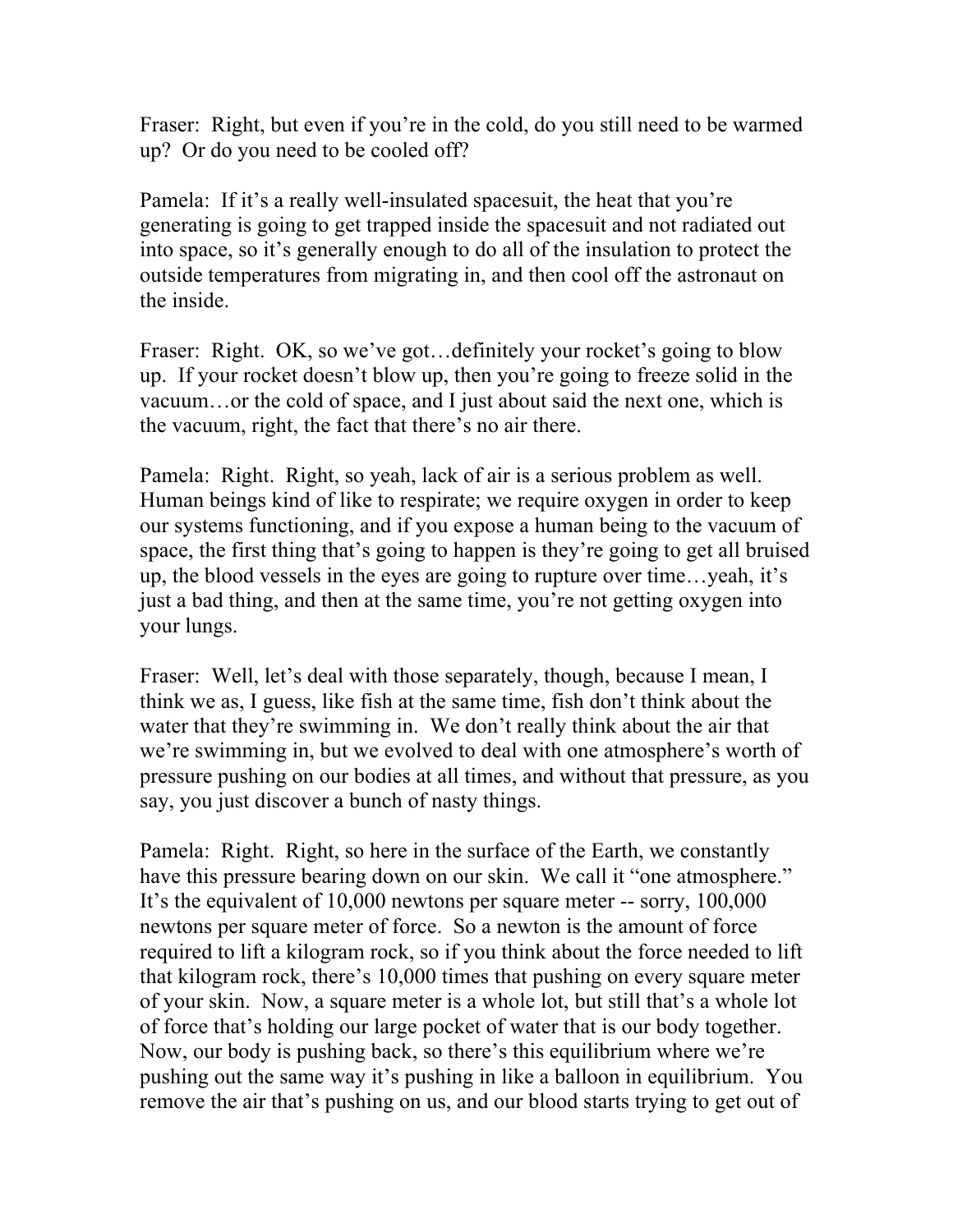our body, our fluids start trying to get out of our body, the vessels in your eye start trying to get outside of your eyeball…it's all kind of gross, and reminds me why I am a physical scientist and not a biological scientist.

Fraser: But it's strange to think about that the fact that we actually have this outward force pushing out from our bodies at all times that is counteracting this force of the atmosphere. You don't, as you move around in the atmosphere, and as you, you know, run around, or ride your bicycle, or you know, you see dancers, and you don't think about the fact that their bodies are forcing against this enormous pressure of the atmosphere at all times.

Pamela: Well, if you ever go SCUBA diving and you get to serious depths, you do feel that added pressure on your body. You feel it's harder to expand your lungs, and the limitations on SCUBA diving in flexible suits are partially there simply because, at a certain point, you can't expand your lungs, and you need to be inside of a submarine or a hard-bodied something. Yeah, we're limited by our ability to expand our lungs, and at the same time, we have to be able to push out to prevent the atmosphere from crushing us like an empty balloon.

Fraser: So we need the gas to breathe, and we need to gas to keep us from leaking.

Pamela: Exploding.

Fraser: But we're not going to explode.

Pamela: No, it's more like a slow leak. It's kind of just gross.

Fraser: So just to be clear, there was that "Outland"...I'm trying to remember…there was a movie a few years ago where someone gets...

Pamela: "Battlestar Galactica" got it right. We don't need to know who got it wrong.

Fraser: Yeah, you said "Battlestar Galactica," but when people get it wrong, right, when they throw you out of the airlock, and you detonate in space…

Pamela: You don't.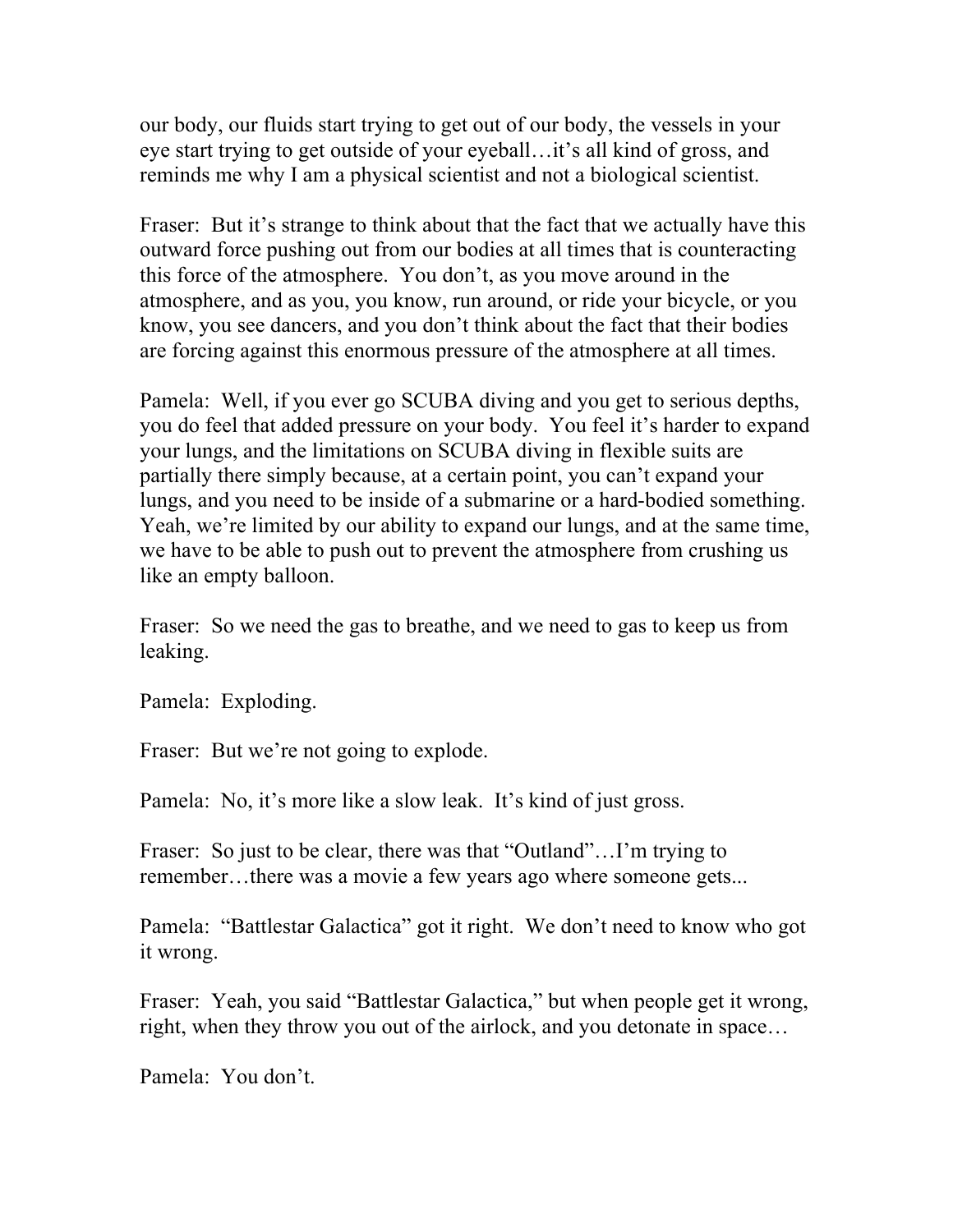Fraser: No, that's not going to happen -- you just kind of flash freeze and then you leak.

Pamela: Bruise…

Fraser: And bruise and leak, and…yeah.

Pamela: Yeah.

Fraser: OK, so we've got...so there's the need of our atmosphere, and our need for both keeping us to not leak, and for our…so awful! I do not want to go to space. So we've got our…the leaking, and then we've got the need for oxygen, so let's…fine, so fine. We've got a spacecraft, it's keeping us warm from the cold temperatures of space, it's providing us the atmosphere, it's giving us something to breathe, but we're still not going to survive very long. So what else is out there?

Pamela: And we've only hit orbit of the Earth at this point. The hazards get worse as we get further from the planet.

Fraser: So what else then is another risk, another hazard of space flight?

Pamela: Well, you also have to worry about radiation. So if you're in sufficiently low Earth orbit, you're still mostly getting protected by the Earth's magnetosphere. Still have to worry about x-rays and things like that that won't get stopped by the atmosphere, but that magnetic field does a fair job dealing with day-to-day radiation hazards.

Fraser: Right, you're looking at, I mean, it's the same thing when people fly in airplanes a lot of the year, then they have an increased risk of getting cancer from the cosmic radiation that makes it through the atmosphere. And if you're up in the space station, then you're looking at even more cosmic radiation, but you're not looking at the nasty, nasty, kill-you-in-a-couple-ofdays. You're more looking at, like, if you're just an astronaut, you're going to increase your chances of cancer later on in life.

Pamela: Yeah, they haven't so far needed to evacuate the space station because of a solar flare, for instance.

Fraser: And nor would they really ever need to.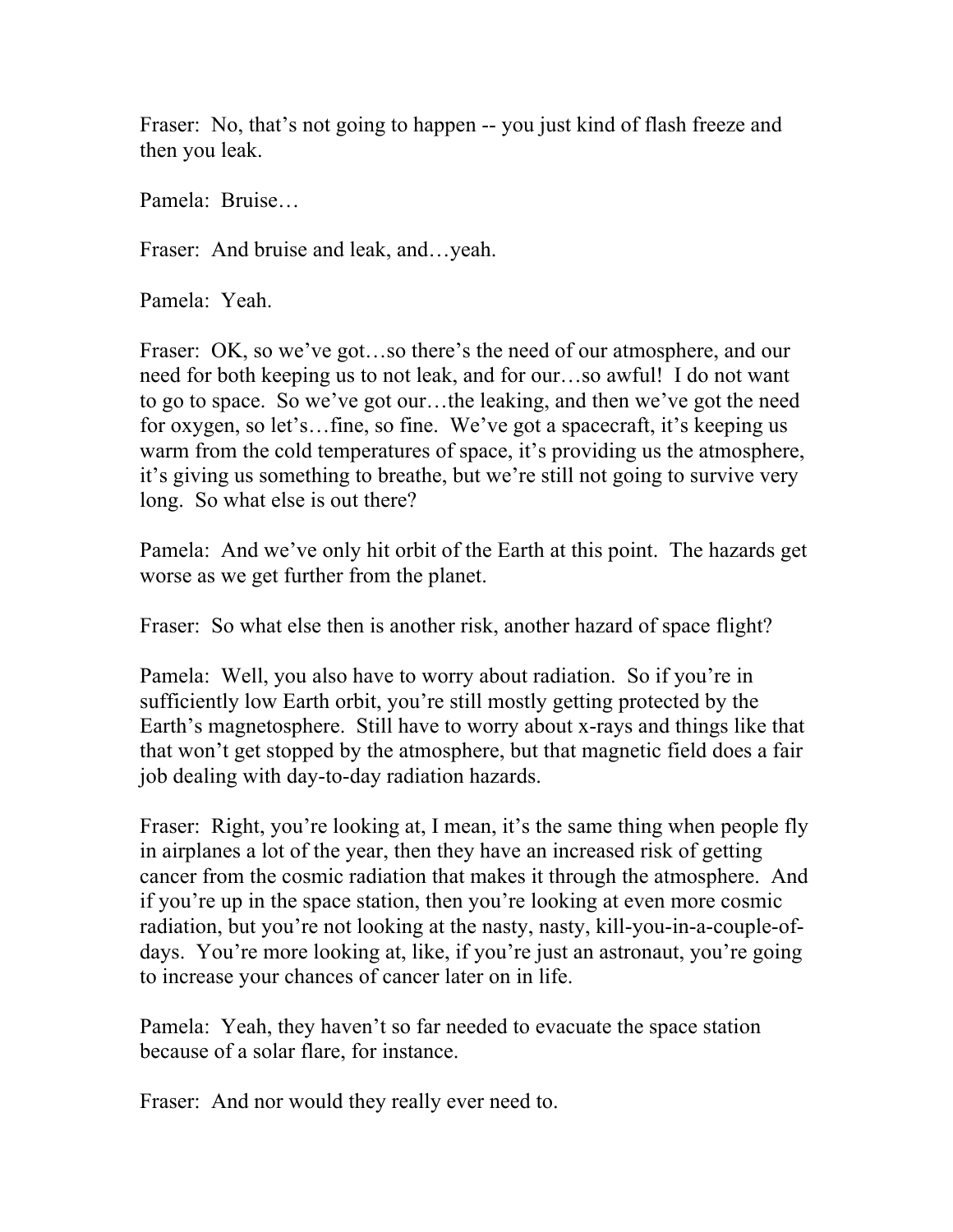Pamela: You know, I don't say that there isn't a coronal mass ejection that won't someday cause them to evacuate, but so far they haven't had to, but we do have to worry once we leave the Earth's magnetosphere and just go as far away as the Moon. There you now have to start worrying about solar flares. Once you start hitting the middle parts between the planets, the interplanetary space, suddenly you're ready to take on the full brutal force of the Sun's radiation. You're dealing with high-energy particles from the rest of the Universe. It's all passing through your spacecraft unless you're somehow inside of a hollowed-out asteroid, which is a completely feasible way to travel, or unless we've figured out how to create low-energy magnetic fields to artificially protect ourselves, so…

Fraser: So let's break down those risks specifically. So we've got the dangers of the Sun, and we'll sort of deal with that radiation. So what exactly is coming at us from the Sun?

Pamela: Well, we have a variety of both photons that are at x-ray and gamma ray, and ultraviolet if you decide to hang out without glass between you and outer space. So those are just regular, everyday, high-energy photons headed toward us. We also have to worry about cosmic rays, which are higher-energy particles. They're not just photons of light, but they're actual atoms heading towards us, or electrons coming towards us.

Fraser: And these are coming from the Sun as well?

Pamela: These are coming from the Sun as well, and when you have a solar storm, when you have a coronal mass ejection, you can get waves of highenergy electrons heading our way, and when these things hit and slow down, all of that kinetic energy from their travel gets imparted on you, and that can be deadly, so we try and avoid getting our human selves in the way of a coronal mass ejection.

Fraser: And this is one of those situations...I mean, we're not talking about "let's increase your risks of cancer when you're 80," we're talking about "kill you…"

Pamela: "...now, please." Yes.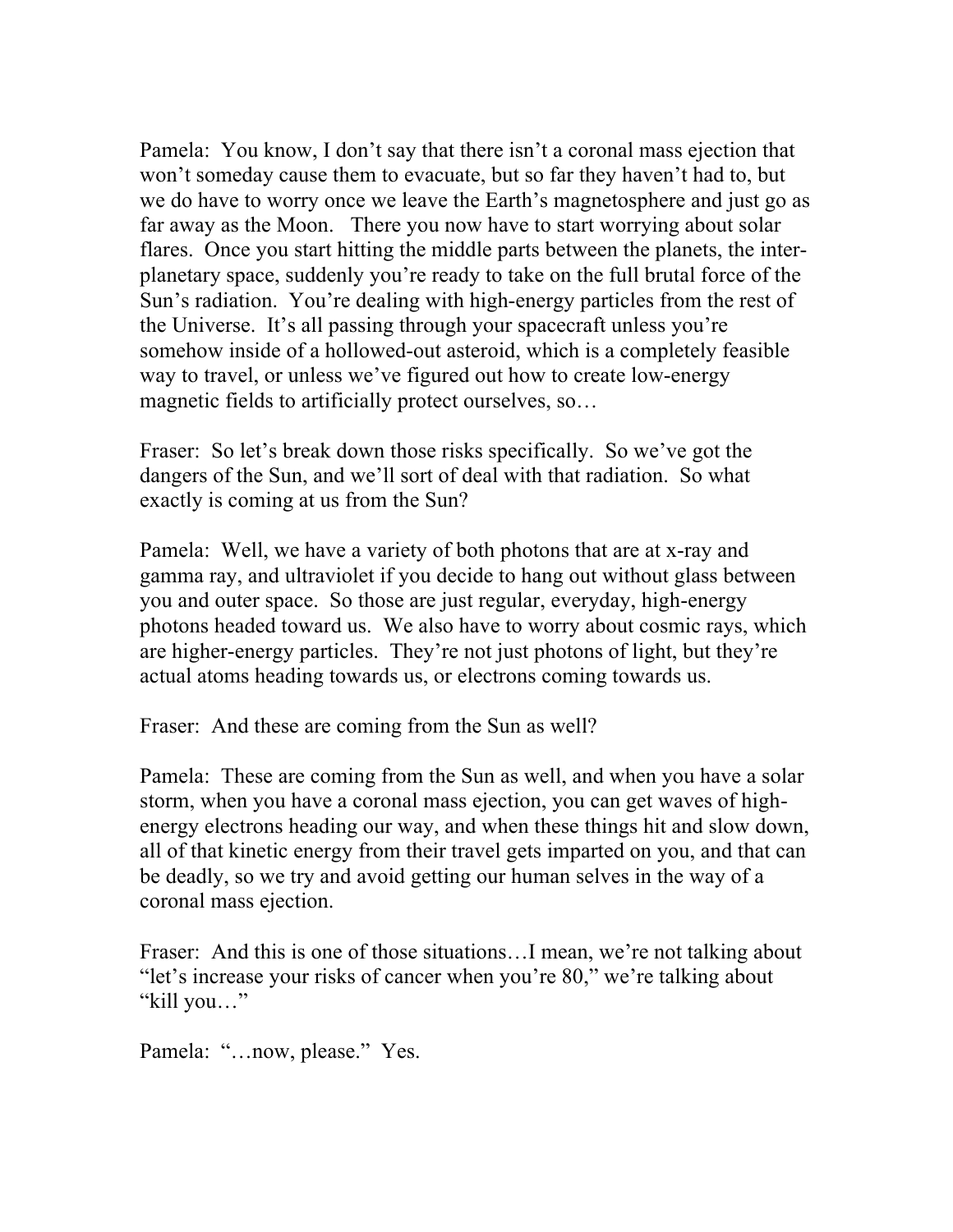Fraser: Now -- kill you right away. And this is one of those situations where there's dangers of dealing with radiation places like Chernobyl, and places like that; I mean, yeah, everybody involved in the surrounding area had an increased risk of cancer from the radiation damage, but at the same time, you just get burned by the radiation and by the particles, and you take a lethal dose and you're done.

Pamela: Yeah.

Fraser: And the Sun could generate this level of activity, and astronauts are going to get hit by it and just be all killed.

Pamela: Fried. So getting your human self in the way of a coronal mass ejection is a quick way to die, so not recommended unless you have proper protection, which again, figuring out how to generate heavy-duty magnetic fields -- we're not there yet.

Fraser: Or being able to put a lot of material between you and radiation, like your hollowed-out asteroid, or like a great big shield that you hide inside…

Pamela: Right. Then it becomes a matter of how do you get a spacecraft that heavy moving. Hollowing out an asteroid seems to be the best idea we've come up with so far, simply because launching all those resources from the surface of the planet is hard.

Fraser: But right now, the way the astronauts deal with it, or the way...how did the Apollo astronauts deal with it? They didn't, right?

Pamela: They got lucky!

Fraser: That's it?

Pamela: The Apollo astronauts simply got lucky. They managed to be on the Moon between solar flares. There were a couple of the Apollo landings that had they simply been there a few days earlier or a few days later, they could have taken significant radiation doses. It's unclear if it would have been enough to kill them, but it definitely wouldn't have been good for them.

Fraser: But if people are going to be there longer, they can't count on that.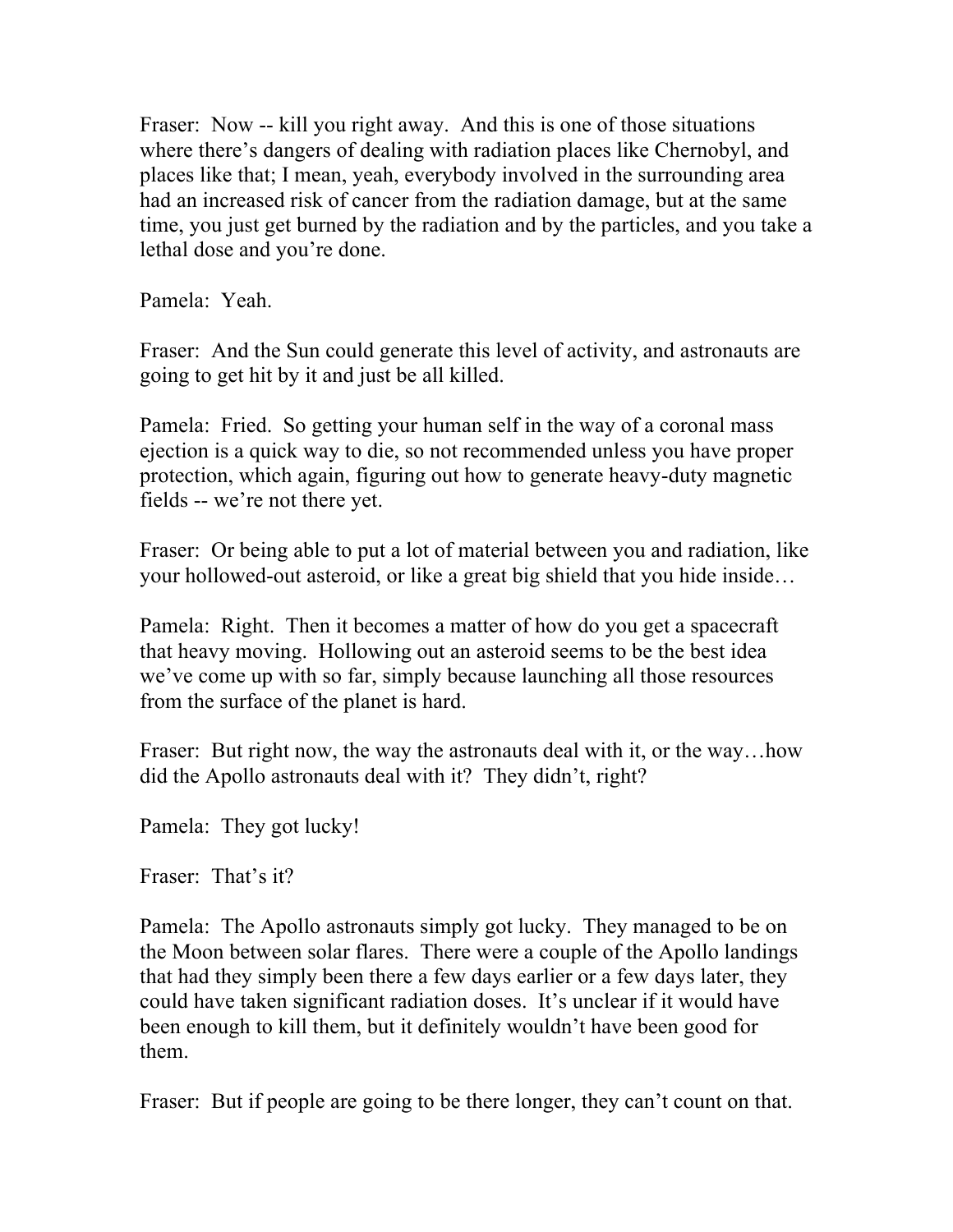They're going to have to…

Pamela: …underground.

Fraser: ...set up shelters and be ready, and when something's detected, they're going to have to get underground and wait it out.

Pamela: Yeah, and this is where lava tubes are so important.

Fraser: Yeah...but I mean, fortunately, we can detect these, right?

Pamela: We do have an early warning system. The light from the coronal mass ejection luckily travels far faster than the electrons do. Sometimes it's only a few hours of warning, sometimes it's a couple of days of warning -- it all depends on the energies involved, but any warning at all is a chance to get underground as needed.

Fraser: Right. And that's the radiation just coming from the Sun, but then there's radiation coming from just the rest of the Universe.

Pamela: Right.

Fraser: You live once in on the "let's kill people" action, right?

Pamela: Yeah, so the entire Universe is giving off high-energy particles here and there. You have particles coming from supernova remnants, you have particles coming from cataclysmic variable stars, you have high-energy particles coming a little bit from here and there.

Fraser: Yeah, there are particles coming from things that astronomers haven't been able to figure out where they're coming from yet. The have so much energy they are theoretically impossible, and yet they're coming.

Pamela: So we keep detecting these high-energy cosmic rays, not always sure where they originated, and all of them represent a possibility of blasting apart your DNA.

Fraser: But this is back to the increased risk of cancer when you're 80, not kill you. Could there be a storm of particles coming from something…some supernova? Some event?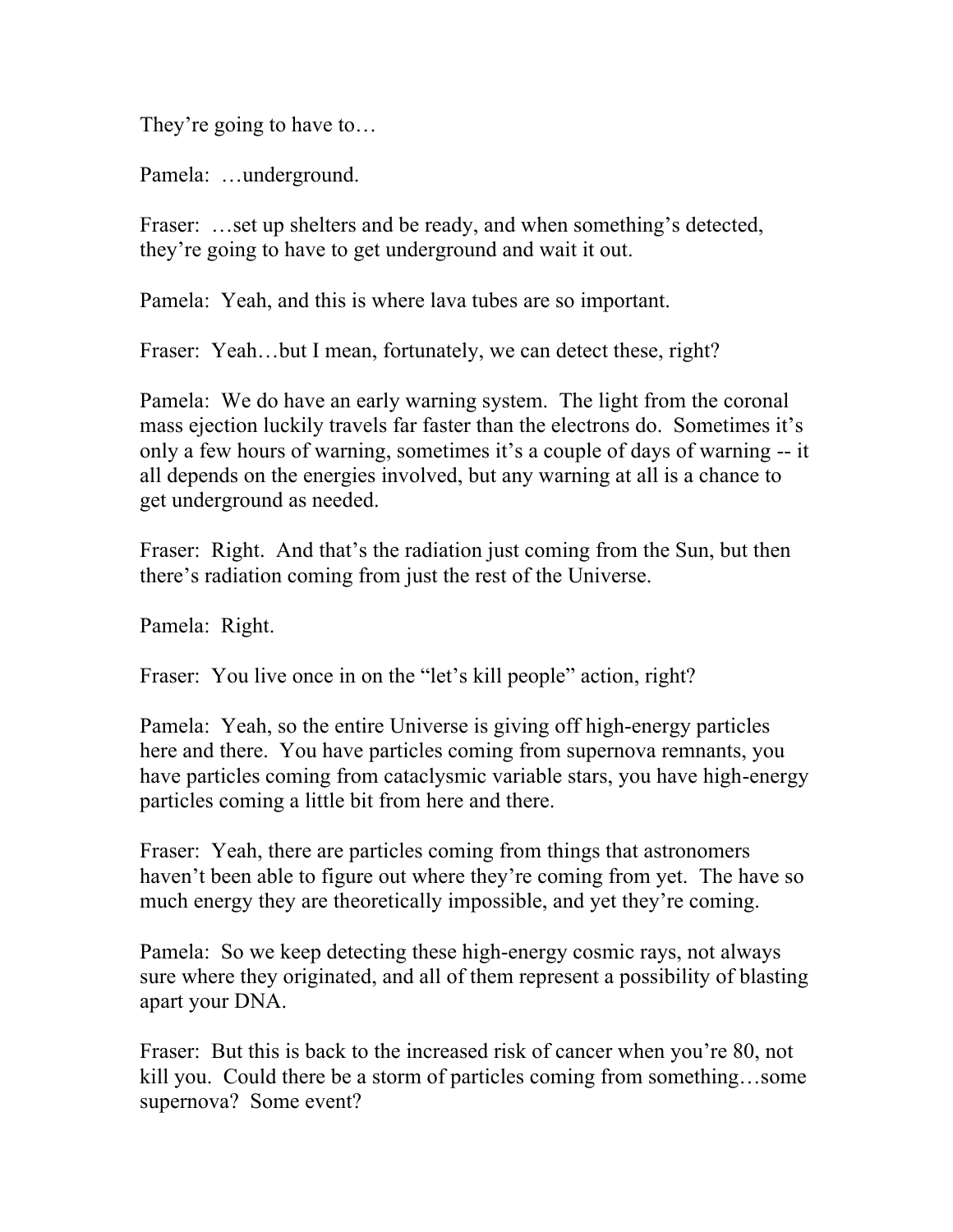Pamela: As far as we know, all of the supernova that we need to worry about either would point in other directions, or they're just not near enough that we need to worry. There's always the concern that there's a nearby neutron star that we haven't detected, that there's a nearby white dwarf that we haven't detected that's calmly eating material, but this is such a low risk; this simply falls into the category of possible what-ifs.

Fraser: Right, so there isn't a range of objects out there that could generate enough radiation to per se kill astronauts when they're outside of the Earth's magnetic field, apart from the Sun, of course, but that wouldn't…

Pamela: Instantaneous death.

Fraser: Yeah, so there's nothing out there that's going to do that. OK.

Pamela: It's much more of a Marie Curie-playing-with-radioactive-particles kind of death, where you're guaranteeing yourself a bad end.

Fraser: OK. Let's see, we've got launch risks, we've got atmosphere problems, we've got temperature problems, we've got radiation…

Pamela: Oxygen and carbon monoxide …

Fraser: So we've got gases of the wrong type building up.

Pamela: Yes, so you have to be able to scrub all of the carbon monoxide out of the air; you need to be able to keep oxygen coming into the air…

Fraser: So how do we deal with that? How do you deal with these gases that are building up?

Pamela: Well, currently we just scrub them out using various types of charcoal filters. It's kind of like dealing with your fish tank. Human beings, fish -- it's really the same when you put them in a closed environment. So they use a variety of different filters to get all of the carbon dioxide scrubbed out of the air, but I mean, long-term, the idea of having a central garden that is converting the carbon dioxide into oxygen and plant stuffs – that's a completely reasonable idea.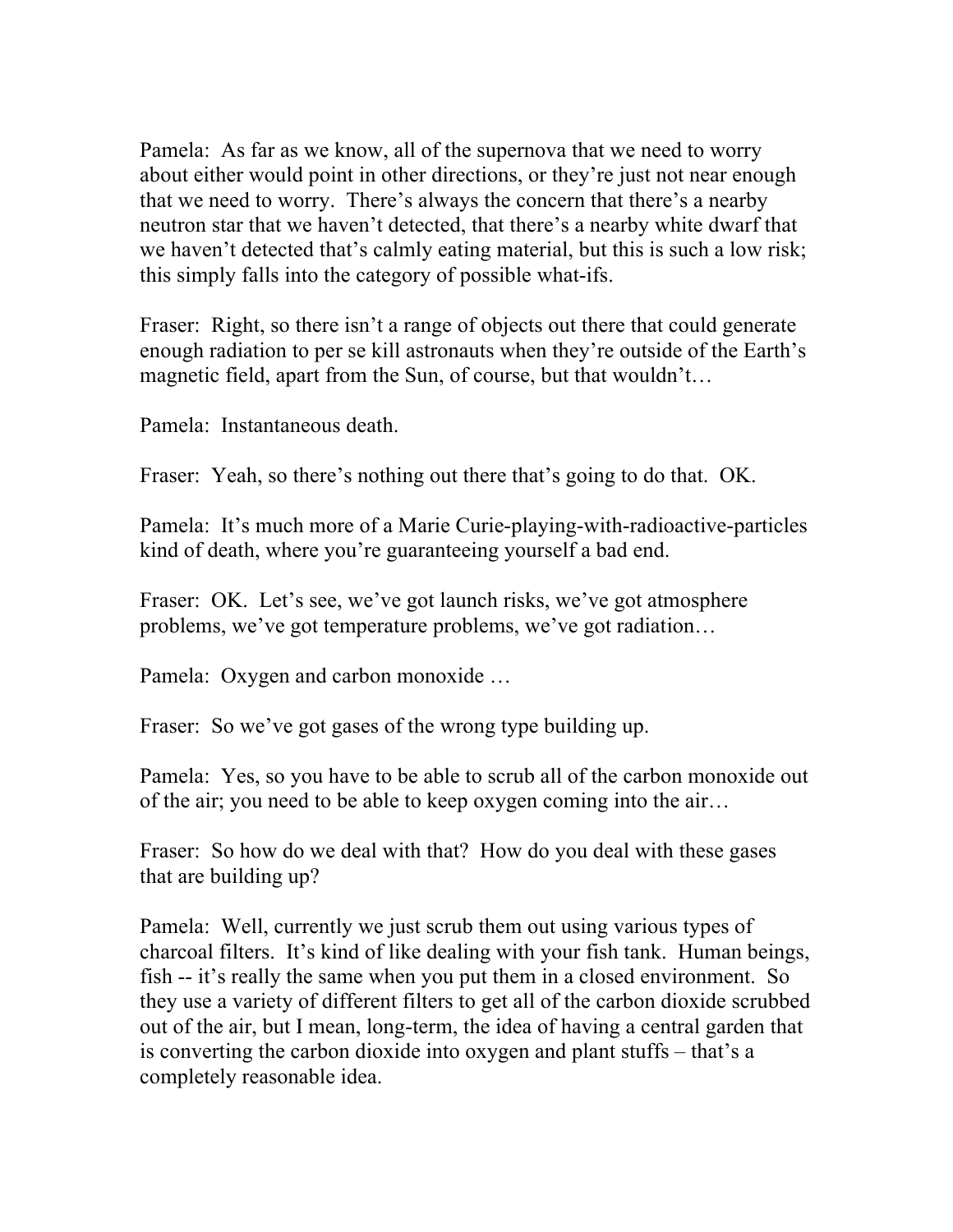Fraser: Now, can you go on scrubbing carbon dioxide forever? Like if the astronaut just kept breathing, would you be able to just keep absorbing the carbon dioxide, or are you going to run out of whatever material you need?

Pamela: I think you run out of filters eventually, but plants don't have that problem so much because they just grow.

Fraser: They just grow, and you eat them. OK, so you're building up...so I guess, more specifically, I guess, you're getting waste building up.

Pamela: Yeah, that luckily you can sort of fling out the airlock, but you still need to be able to eat now and then, so probably you want to recycle it. I know the International Space Station actually recycles liquids as well. I'm not going to go into details that one…

Fraser: But they're not throwing everything out the window on the space station. They're gathering up everything, Soyuz capsules, and the dragon, and then taking the trash out.

Pamela: Well, Soyuz …they were just burning up in the atmosphere, so really they weren't returning it home.

Fraser: It's like you're lighting your garbage on fire outside your house.

Pamela: They were just using the atmosphere, and the entire planet Earth was their house.

Fraser: But I guess there was no real problem with the...burning it very efficiently.

Pamela: But, ideally, in the future, you want a completely closed system where all of your liquids are getting recycled, where all your solids are going into fertilizer, food -- depending on what stage your in, and suddenly it becomes a careful, you-can-only-consume-so-much, and what-goes-in-hasto-come-out…

Fraser: So now the biggest problem is going to be for long-duration space flight is really the gravity.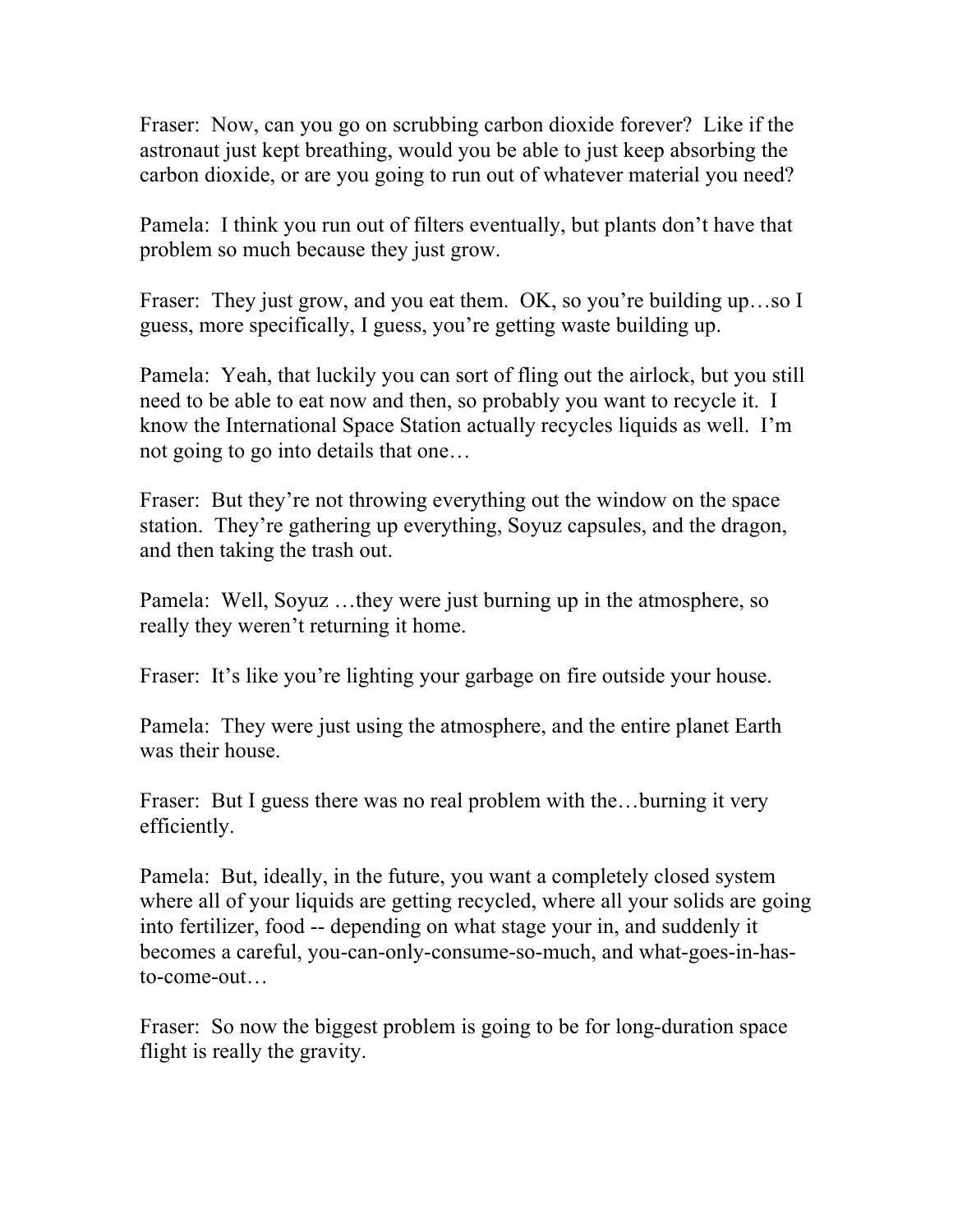Pamela: Right, so there you run into problems with the human beings. We need gravity in order to deal with minerals in a proper way. Our bones will actually weaken over time -- decalcification of the bones basically.

Fraser: Our muscles atrophy…

Pamela: Yeah, and so this is where you start looking at spinning spacecraft, you start looking at spinning beds, so that you have people experiencing gravity just while they're asleep. You need to do this in multiple directions to prevent the angular momentum from doing bad things to the spacecraft. You have to add all the pieces up just right, and you have to exercise, exercise, exercise.

Fraser: And the exercise only offsets it a little bit; the deterioration just goes on. When you see these astronauts that are running on their treadmills and such, they're just putting off the damage that is actually happening to their bodies, and you stay up there for a year, and you come back weak as a kitten.

Pamela: Yeah. Yeah.

Fraser: And if you stay up there longer...and your bones just turn into jelly.

Pamela: Well, no one's had that happen, but yeah.

Fraser: What about living on places like the Moon and stuff, where you've got partial gravity?

Pamela: it's still going to be decalcification.

Fraser: But will it hit some point, or is it just going to go on forever?

Pamela: I don't know if we have a way of knowing yet.

Fraser: Yeah, we don't know yet. Someone's going to have to be willing to go live in partial gravity for five years.

Pamela: And some of the things that we're still trying to figure out is how does it affect different ages. We know that there's major differences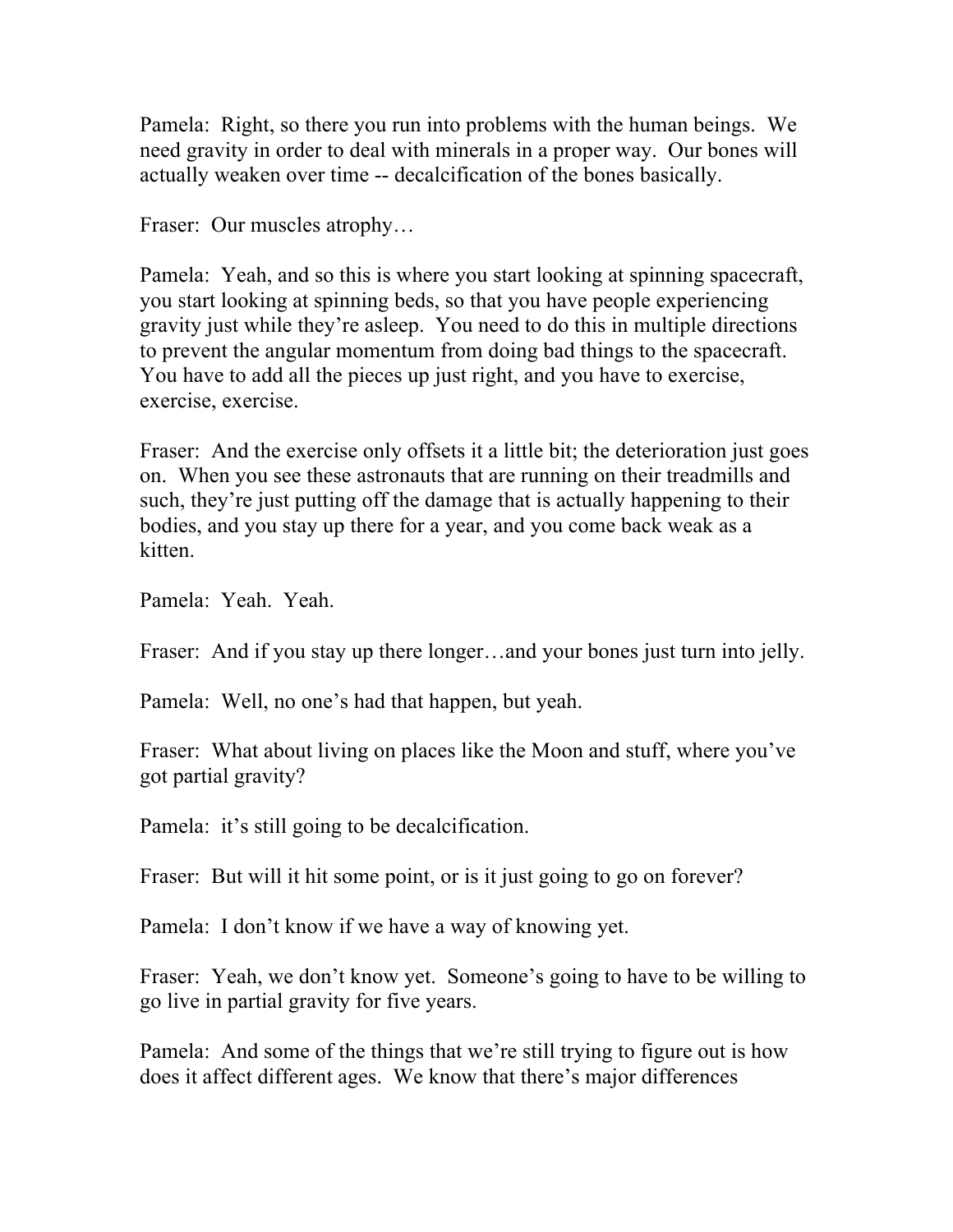between men and women, where it affects women much worse, so there's lots of bio-medical issues still to be solved with human space flight.

Fraser: There are the psychological problems with flying in space: space madness…

Pamela: Space madness, the fact that you're trapped with the same "n" people, who you may discover you hate. There's always the concern that there are a lot of mental illnesses that don't emerge until people are in their 30s, there's a lot of dementias that don't emerge until people are in their 50s or 60s, and so a crew that starts out mentally sound may not stay mentally sound, and you have to figure out how to deal with all of these things on the go.

Fraser: Space aliens that want to get into your tummy and explode...

Pamela: Yeah, that one I'm not going to worry about.

Fraser: You're not going to worry about that one? Well, I do. I guess the other one, as well, to deal with is all the noxious chemicals and poisons and stuff that just goes into building the spacecraft, and fuel.

Pamela: Well, I…yeah, so if you've ever had a new mattress, you know it stinks kind of funny for a couple of days, new rugs have the worst smell – these are all things that, hopefully, you've dealt with before you've launched your spacecraft into outer space, and we clearly need to think about not launching things that are going to give off toxic gases.

Fraser: Open up a window. Let the air out.

Pamela: Yeah -- no, you can't do that, and unfortunately, you do have the methane coming out of the human beings, you do have the biological waste coming out of the human beings. Yeah.

Fraser: So we've got a couple more issues here. Fire is a deadly one.

Pamela: Yeah, about all you can do is prevent it. Everything that ever would affect a ship at sea, a submarine -- these are the exact same issues that you have to worry about with a spacecraft, so fire is a terrible danger, scurvy... So you have to worry about minerals, so you have to feed people,